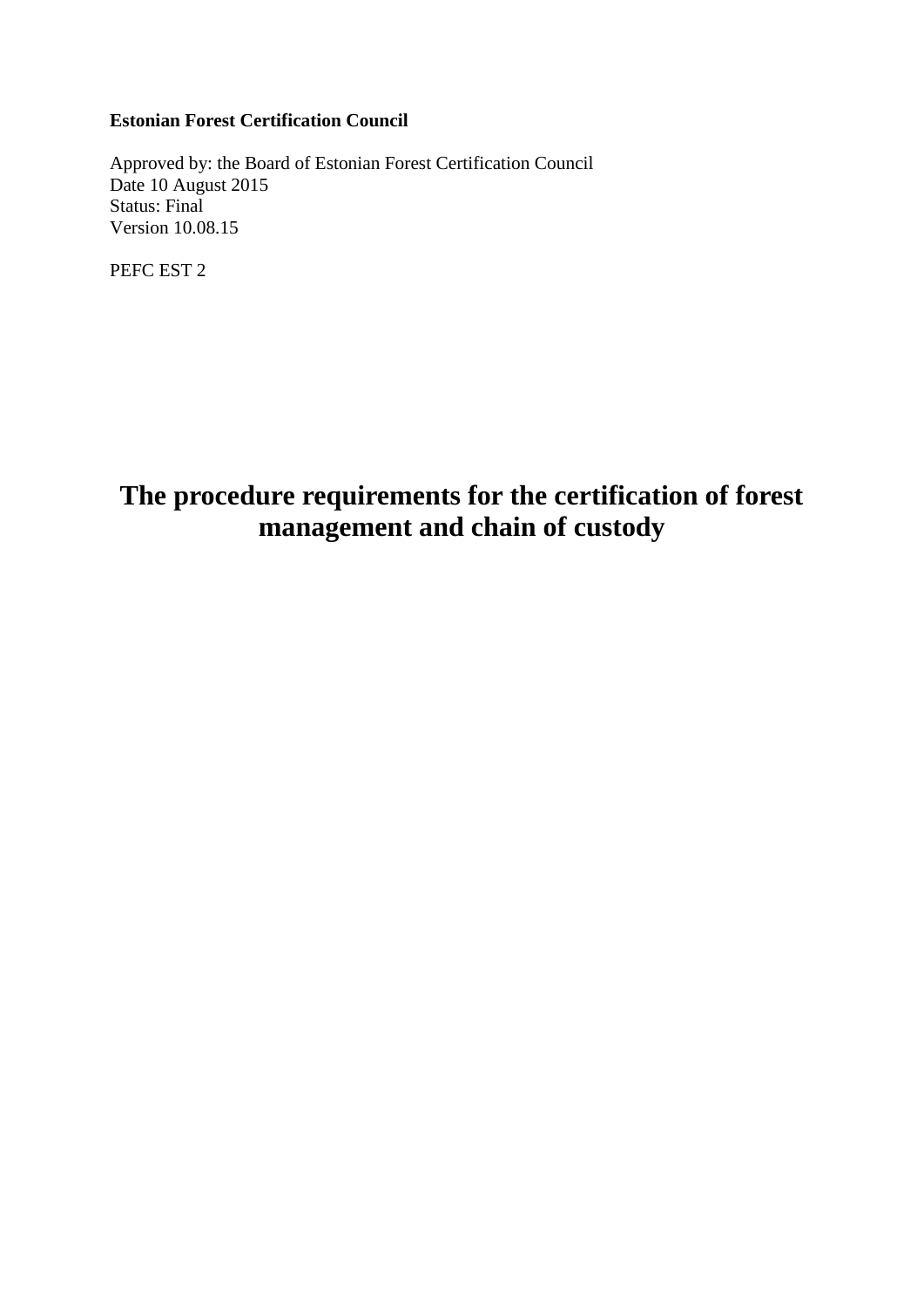## **1. Aim of the document**

This document defines the requirements for the forest owners or managers, or forest owner group managers and members to ensure Forest Management certification in accordance with PEFC Estonian Scheme.

## **2. Scope of the document**

This document specifies the minimum requirements for forest owners or managers, or forest owner group managers and members for Forest Management certification in accordance with PEFC Forest management standard for Estonia and defines the certification applicant/certificate holder rights and obligations.

In this document are included general requirements for forest management planning (for Individual Forest Management certification and Forest owner group Forest Management certification).

#### **3. Normative references**

This part is established and approved by Estonian Forest Certification Council based on:

- PEFC Forest management standard for Estonia;
- PEFC Council Technical Document Annex 1 "Terms and Definitions";
- PEFC EST 3 . Guidelines for PEFC notification of the Certification Organization";
- PEFC EST 4 "Guidelines for Certification Organizations and Auditors to conduct Forest Management and Chain of Custody certification";

#### **4. Terms and Definitions**

For the characterizing of the PEFC Estonia Scheme, the relevant definitions are given in PEFC Council Technical Document Annex 1 "Terms and Definitions".

**Forest owner** *–* physical person or legal body owning the forestland;

**Forest manager** – the person who provides the forest management services;

**Certificate of the forest management** – the confirmation to the forest owner or manager, which affirms the following of principles of sustainable forest management;

Certificate of the forest management is divided:

- **(i) certificate of the forest owne**r confirmation to the forest owner which affirms the following of the principles of sustainable forest by him/her;
- **(ii) certificate of the forest manager**  confirmation to the forest manager, which affirms the following of the principles of sustainable forest management by him/her.

**Company -** the body who takes roundwood or processed timber for transportation, processing or marketing.

**Group entity** – An entity that represents the participants, with overall responsibility for ensuring the conformity of forest management in the certified area to the sustainable forest management standard and other applicable requirements of the forest certification scheme. For the purposes of the current procedure, it may may be:

1) not-for-profit association or commercial co-operative founded by forest owners and which represents the woodland owners in the certification process;

2) legal body representing the forestry companies in the chain of custody certification process.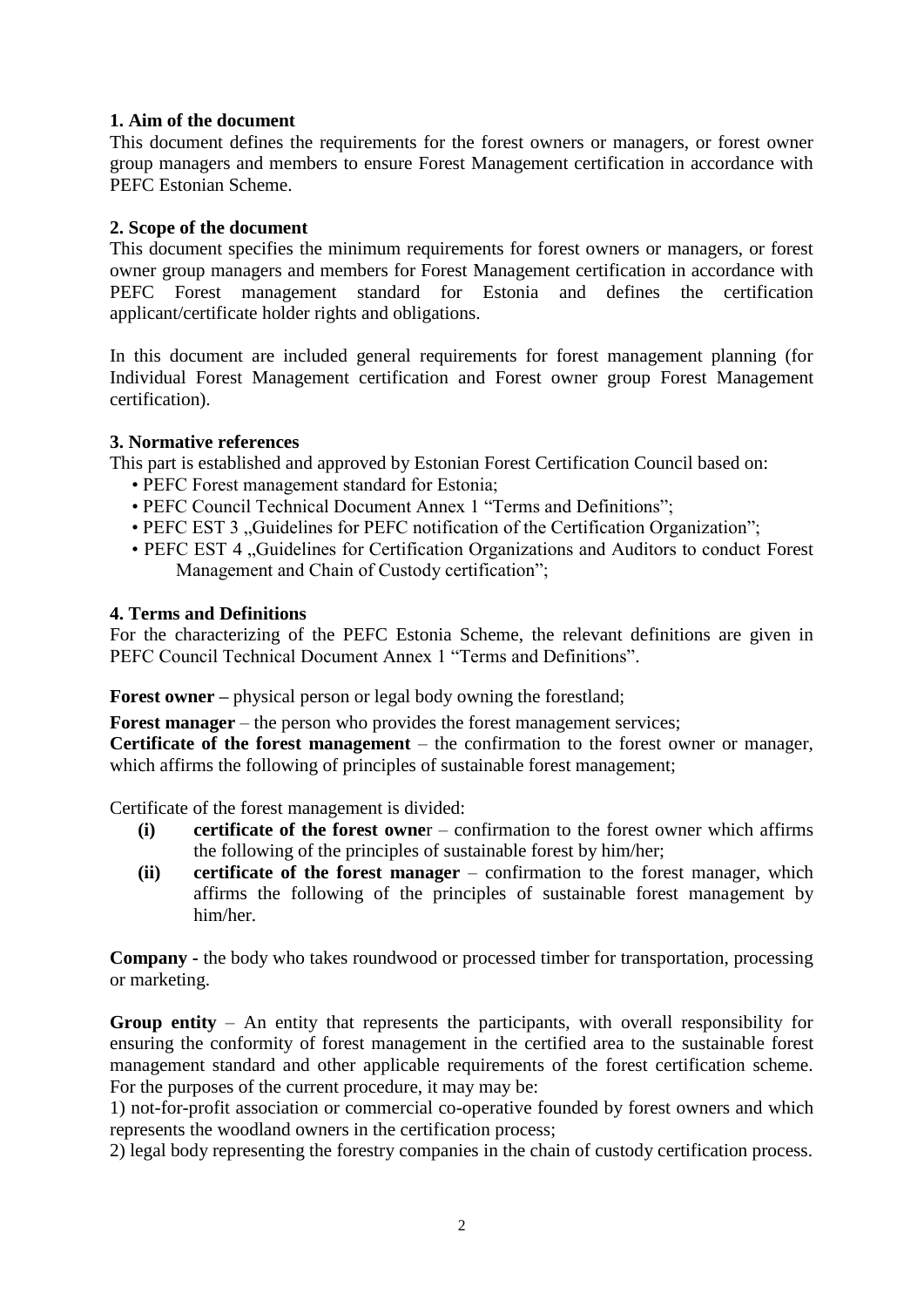## **5. Forest Management certification forms**

The Estonian PEFC Forest Management certification Scheme provides two forms of application for the certificate:

\* Individual Forest Management certification;

Forest owner group Forest Management certification.

### **5.1. The certification scheme embraced by the current document contains the following separate actions:**

- 1) the certification of forest management using the group certification;
- 2) the certification of forest management by certifying the activities of forest owner using the individual certification;
- 3) the certification of forest management by certifying the action of forest manager using the individual certification;
- 4) the certification of the company participating in the timber purchasing or processing chain using the group certification;
- 5) the certification of the company participating in the timber purchasing or processing chain using the individual certification.

## **5.2. In the actions listed above the operations to be certified are following:**

- 1) In the forest management certification using the group certification: the action of forest owners in the field of the forest management. The certificate will be issued to the group entity (applicant); the forest owner participating in the process receives the confirmation about the certification.
- 2) In the forest management certification using the individual certification, the action of forest owner or manager in the field of the forest management. The certificate is issued to the forest owner or manager.
- 3) In the certification of the wood chain using the group certification: the action of the forestry companies who participate in the certification process through a group entity with a purpose of obtaining and maintaining chain of custody certification. The certificate is issued to the group entity; enterprise participating in the process receives the confirmation about the certification of the wood chain.
- 4) In the certification of the wood chain using the individual certification the action of the company, who deals with procuring, transporting, supplying, processing or marketing of the wood. The certificate is issued to the company.

The issuing of the certificate to the group entities means that commonly are certified the activities of forest owners or managers or the companies dealing with the timber transportation/purchasing/processing/marketing and who participate in the certification process through a group entity.

#### **5.3. Supplementary principles for the forest certification in Estonia**

- 1) The object of the certification is the forest owners' or managers' activities in the forest. As all forests belonging to the ownership of the holder of the certificate are usually considered as covered by the certificate, all forest owners or managers have to follow the responsibilities, taken with the certification, in all units where the forest management operations are exercised (in all forest holdings and felling areas regardless of ownership or using relations).
- 2) The forest owner can exclude some forest areas from the certification process in the case of the vast forest plots or in the case when the non-comprehension of all forest areas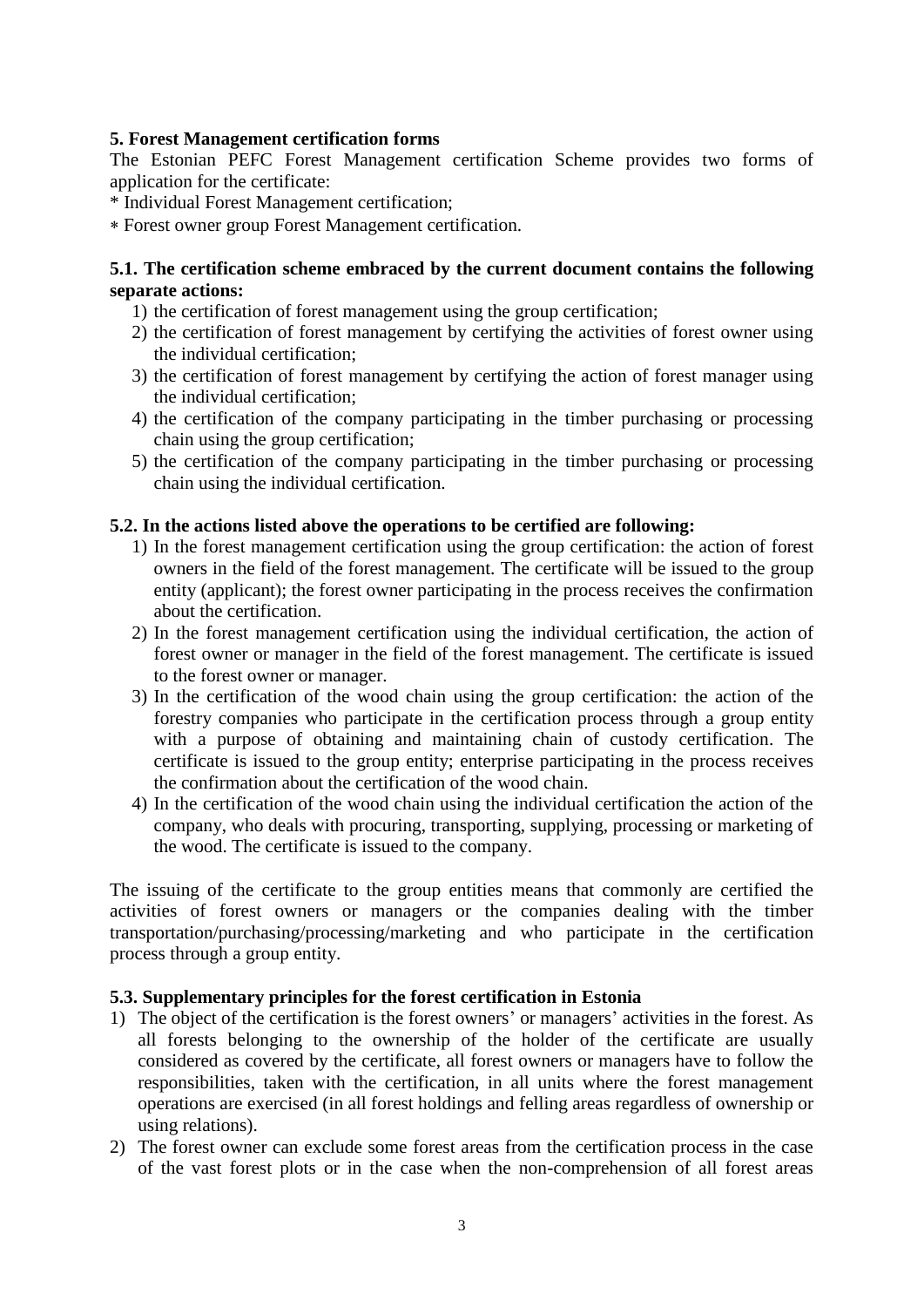seems necessary for making the certification cost-efficient by justifying to the certification body the need to use the partial certification.

- 3) The forest management certificate is considered most of all as the responsibility of forest owner or manager to follow the principles of sustainable forest management today and in the future by managing the forests in accordance with the rules of National Forest Standard. Nevertheless, the previous activities of forest owner or manager in the field of forest management can be assessed in the course of certification. The intentional violation of forest law, before the submission of application for forest certification, excludes the possibility to acquire the certificate until the caused damages are removed and compensated. The activities of the owner or manager applying for the certificate can be retroactively assessed for the period of five years since submitting the application for the certificate.
- 4) Only the timber that originates from the forest holding whose owner has a valid forest management certificate can be regarded as certified timber.
- 5) Roundwood, which is harvested from the non-certified forest by the forest manager having forest management certificate, cannot be regarded as certified wood even if forest manager has long-term user right (i.e. rent or *usus fructus)* of this particular forest holding.
- 6) For the forest managers, the certificate of the forest management has mainly the meaning of as a quality label confirming that manager abides the principles of sustainable forestry.
- 7) When the forest holding, whose owner has a valid forest management certificate is sold to a person not having the forest management certificate, the forest holding is not regarded as embraced/covered by the certificate, but the person who acquired the holding could get the certificate in the simplified way according to the provision 5.3.1. of this document. The simplified acquisition is not allowed in the case of individual certification.
- 8) In case the forest owner, who has valid forest management certificate, purchases the forest holding, which is not covered with the certificate, the acquired holding is regarded as certified if the forest owner has informed the certification body about the purchasing of a new estate.
- 9) The forest owner can participate in the certification represented by an authorized person, but forest owner must be personally aware on the responsibilities imposed by the certification.
- 10) Only the forest owner can participate in the certification process. A person who is entitled subject in the terms of land reform has to accomplish the formation of the ownership status before applying for the certificate.

#### **6. Implementation schemes of different certification models**

#### **6.1. Group certification**

Group forest certification is the certification of forest management of a group of small and medium sized forest owners under one certificate.

If the model of group certification is applied, the forest owners participate in the process through the group entity regardless of the location of forest property. The entity applies for the certificate and represents forest owners in the certification process. The members of the entity as well as the forest owners associated with the entity in some other manner (for example, the owners collaborating with the entity merely in the purpose of certification) can participate in the group certification. The forest area being part of the certification has to be clearly defined.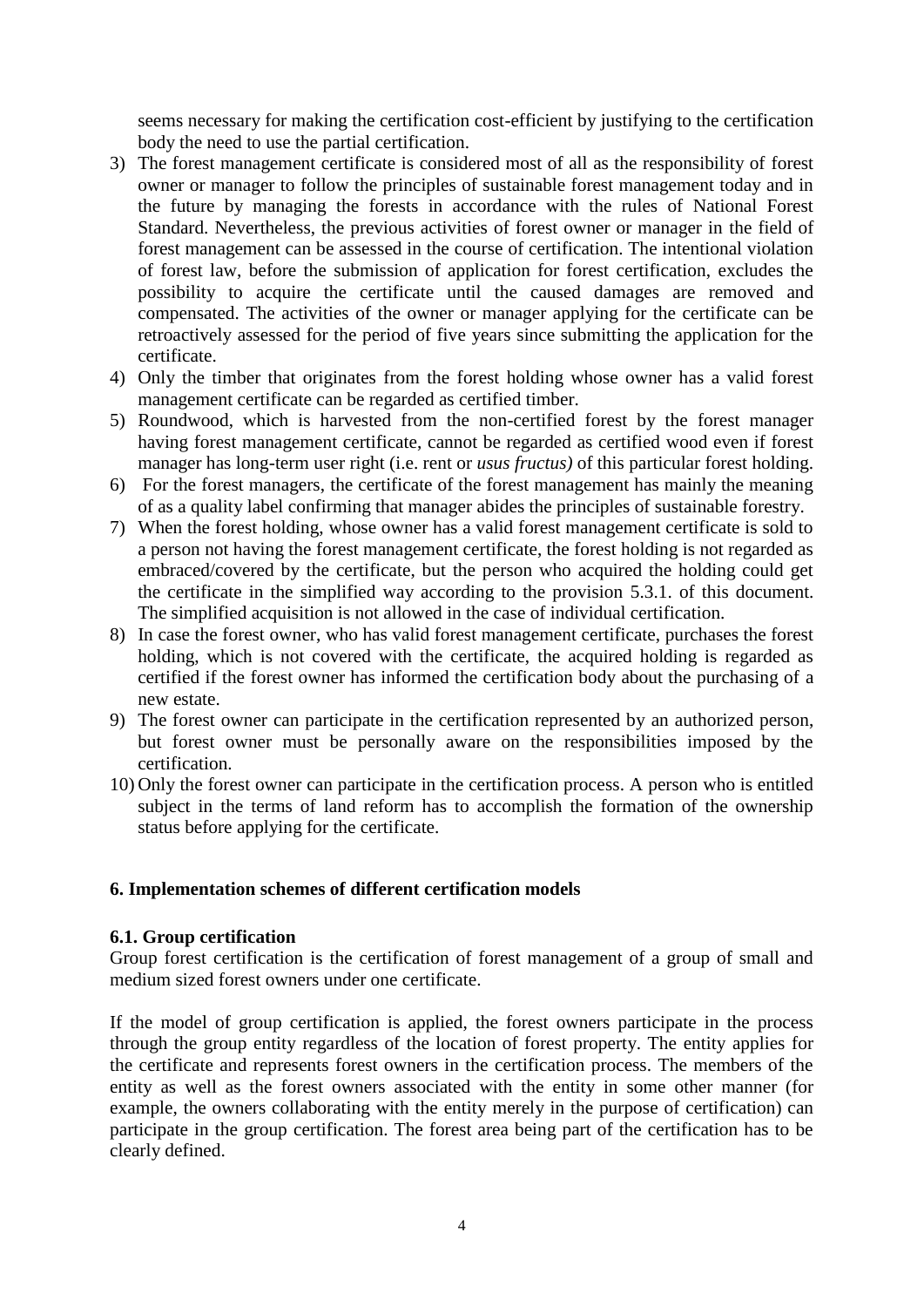## **6.1.1. Duties of group entity in the implementation of the group certification**

The entity:

- 1) Determines the area to be certified;
- 2) Informs the forest owners about the opportunity of certification and collects the applications for carrying out the certification. Each forest owner decides himself the participation in the process. The decision of the majority of the entity to participate in the certification process is not binding for the forest owners who vote against the certification.
- 3) Concludes the contracts with all forest owners participating in the certification process. The forest owner takes responsibility to carry out all duties as stipulated in National Forest Standard.
- 4) Represents those forest owners who have submitted an application for certification in their relations with the certification body (composes and forwards the list of forest owners with enclosing data on size of their forest holdings and collects all other data needed for the accomplishment of certification and requested by the certification body).
- 5) Assists the forest owners in the compiling of Sustainable Forest Management Plan (SFMP) by helping to collect the relevant information, documents and if possible conducts the needed research works. The entity also represents forest owners in relation with the compiler of the management plan.
- 6) Provides the information and training to the forest owners for the fulfilment of the certification requirements.
- 7) Informs forest owners about the requirements of PEFC related to the timber selling transactions (i.e. the responsibility of the forest owner to convince when selling the cutting rights to assure that the buyer has a valid forest management certificate or that the buyer could secure the abiding by the of National Forest Standard in forest management operations by some other means.)
- 8) Administrates the database, which shows what the forests that are embraced with the certificates and issues the confirmations on the existence of the certificate to the forest owner who has participated in the certification process.

The database of certified forests has to contain at least following information:

- the name of the forest owner and his/her contact data;
- the date of the conclusion of the contract:
- the area of the forestland:
- the number of the forest holding and the cadastral code.
- 9) Informs and advises those forest owners, who have not complied with all demands of the certification standard and gives concrete advises/regulations for following the standards' requirements. The entity has to inform the certification body about the deficiencies, if non-conformity of existing regulations appears.
- 10) Informs the EMSN about the number of forest owners and the area of forests embraced by the certificate; and announces the EMSN about the results of the accomplished audits; and informs EMSN constantly about the cancellations of the confirmations of the certificates and about the issuance of the new confirmations.
- 11) Carries out internal audit on following the requirements of National Forest Standard by controlling the recognition of requirements of sustainable forest management (standard) in the concrete forest holdings, which have been chosen by using the sampling method. The sampling method is defined as a process of selecting forest holding for the purposes of conducting internal audit to verify compliance with the National Forest Standard and other applicable requirements. The sample shall represent: a. no less than 1 forest holding in case the total number of certified holdings in the group is 5 or less;

b. no less than 2 forest holdings in case the total number of certified holdings in the group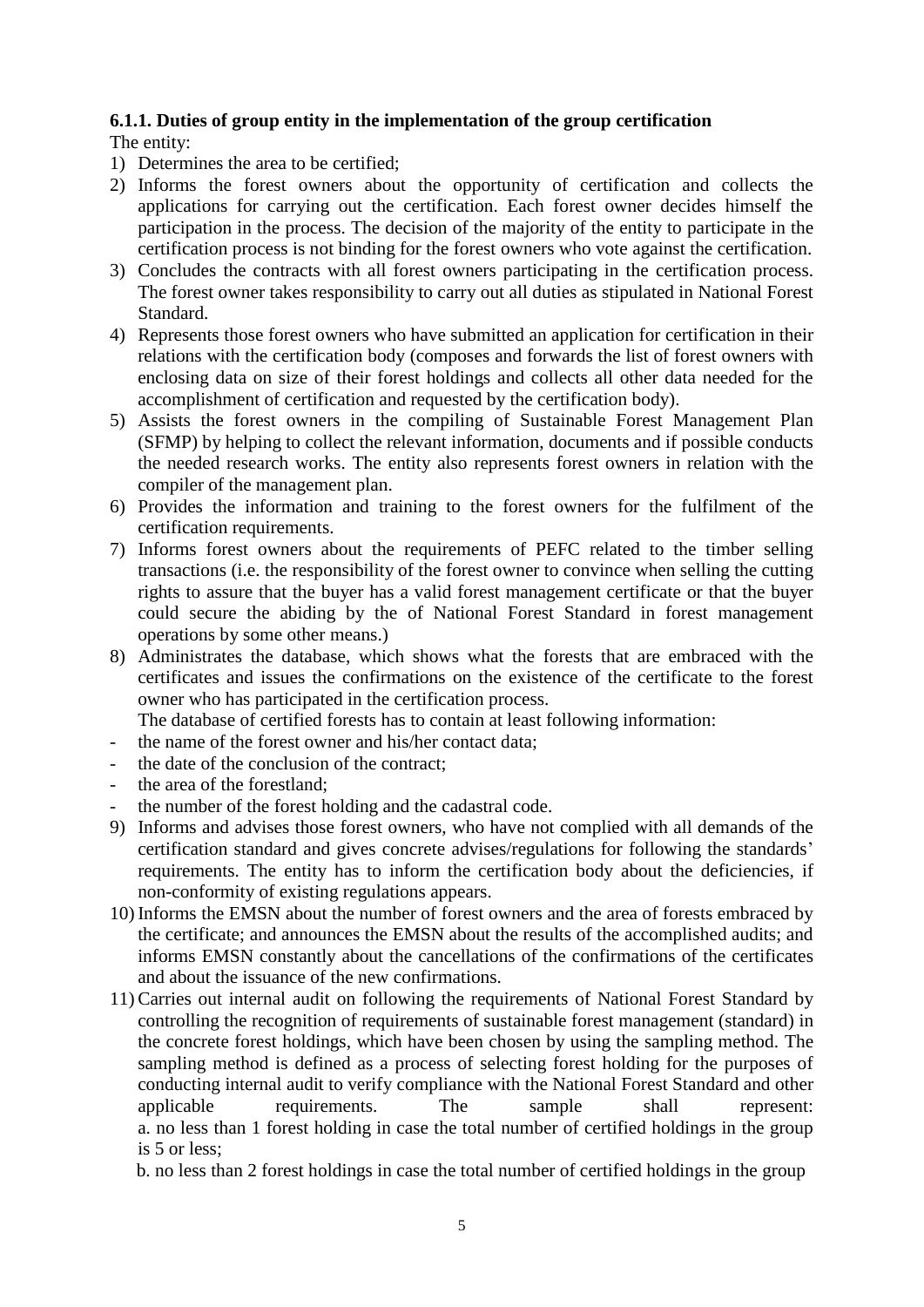is from 6 to 20;

c. no less than 5 forest holdings in case the total number of certified holdings in the group exceeds 20 of the total. The discovered shortages will be documented; the forest owner will be informed about them and practical guidelines will be given to the forest owner by the entity in order to achieve better compliance with the requirements of the standard. The certification body shall be informed if the given recommendations will not be followed<sup>1</sup>.

12) Issues a confirmation note to the forest owners about the existence of the certificate to the forest owners (more precise requirements for the confirmation will be established by the EMSN later).

# **6.2. Individual certification**

In the case of individual certification, the applicant shall submit an application on certification directly to the certification body. The contract will be concluded between the forest owner and the certification body.

Forest owners are not allowed to have more than one valid PEFC forest management certificate per forest property.

# **6.3. The certification of the forest manager**

- 6.3.1. If the forest manager has the forest owners' certificate, it does not mean the automatic warrant of the forest managers' certificate. The certificate of the forest manager has to be applied for separately.
- 6.3.2. The regulations of individual certification are used for certifying the activities of the forest manager (see p. 6.2.). The forest managers' certificate cannot be applied through the group certification. The forest manager takes with the certification full responsibility to follow all requirements of National Forest Standard, exclusive of those, which are meant only for the forest owners.

# **6.4. The chain-of-custody certification**

-

- 6.4.1 All companies who take the roundwood or the processed timber for transport, processing or marketing can apply for the chain-of-custody (COC) certificate.
- 6.4.2 The small and medium size companies are entitled to use the model of group certification to obtain the COC certificate. In that case, the application will be sent directly by the company or the organization (i.e. group entity) representing the companies in the certification process. The certificate will be issued to the group entity. The confirmation about the certification will be given to the company who has taken part in the certification process.
- 6.4.3 The applicant for group certification in chain- of -custody is responsible:
- 1) to ensure the compliance of all participants with the chain- of- custody system and labelling rules,
- 2) to ensure that credible registers are kept of participants to certification and of their systems,
- 3) to define internal rules for group certification that describe e.g. internal auditing and reporting procedures and ensure that they are implemented.
- 6.4.4 The following aspects will be defined in the internal rules:
- 1) processes to become a member and to commit to the certification,
- 2) contractual connection between applicant organization and group members,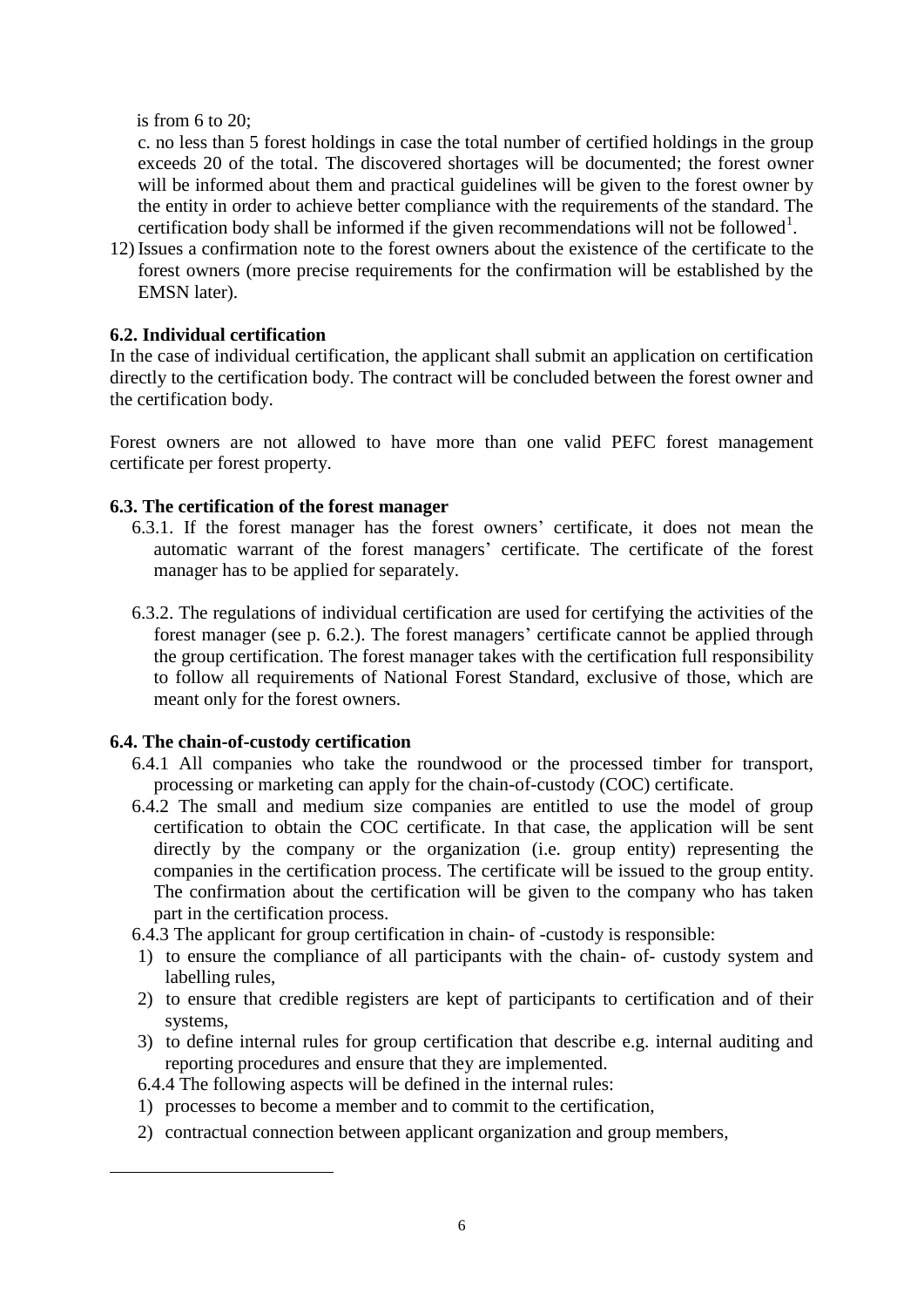- 3) rights and responsibilities of applicant organization and group members;
- 4) procedures for expulsion of a member if rules are violated;
- 5) management system elements including procedures for internal audits, control of nonconformity and corrective actions.

# **7. Determination of the responsibilities of certification**

# **7.1. Determination of the responsibilities in the case of the certification of forest management**

In the case of the group certification, an agreement on forest certification between the entity and the forest owner with a validity period of at least 5 year will be concluded. The agreement shall contain at least the following responsibilities:

- 1) forest owners' duty to comply with Estonian legislation important for forestry and National Forest Standard. This includes obligation to correct the mistakes and deficiencies, if the non-conformities have been indicated by the certification body or the entity;
- 2) forest owners' obligation to inform the entity on reducing or increasing of area of forestland (and also the reasons of increase or decrease);
- 3) forest owners' acceptance to checking of the compatibility of the forest management with National Forest Standard both by the entity and the certification body;
- 4) forest owners' responsibility to prove, that logging contractors have a valid forest managers' certificate or guarantee by other means their compliance with certification requirements in the course of forest management;
- 5) forest owners' responsibility to make available all data concerning former forestry operations in a request of certification body or entity, if certification body has information about former illicit action by the forest owner;
- 6) forest owners' right to use the three-year respite period, after signing the contract, for gaining the SFMP.
- 7.1.1. For the individual certification and the certification of forest manager/contractor, an agreement will be concluded between the applicant of the certificate and the certification body. The agreement has to contain all provisions indicated above.
- 7.1.2. A clear responsibility to follow all duties of certification in all management units regardless of the legal relations under which the forest holding is used or to whom the forest holding belongs, will be stipulated in the contracts to be concluded between the forest owners and the forest managers.

# **7.2. The determination of the responsibilities in the case of the certification of COC.**

**7.2.1.** An agreement on certification between the applicant and the certification body with a validity period of at least 5 year will be concluded in the case of the COC certification.

The agreement shall contain at least the following responsibilities:

- 1) company's duty to comply with Estonian legislation and the requirements of Estonian Forest Certification Scheme. This includes obligation to correct the mistakes and deficiencies, if the non-conformities have been indicated by the certification body or the organization;
- 2) company's consent for checking its activities' compatibility with the requirements of certification both by the entity and by the certification body;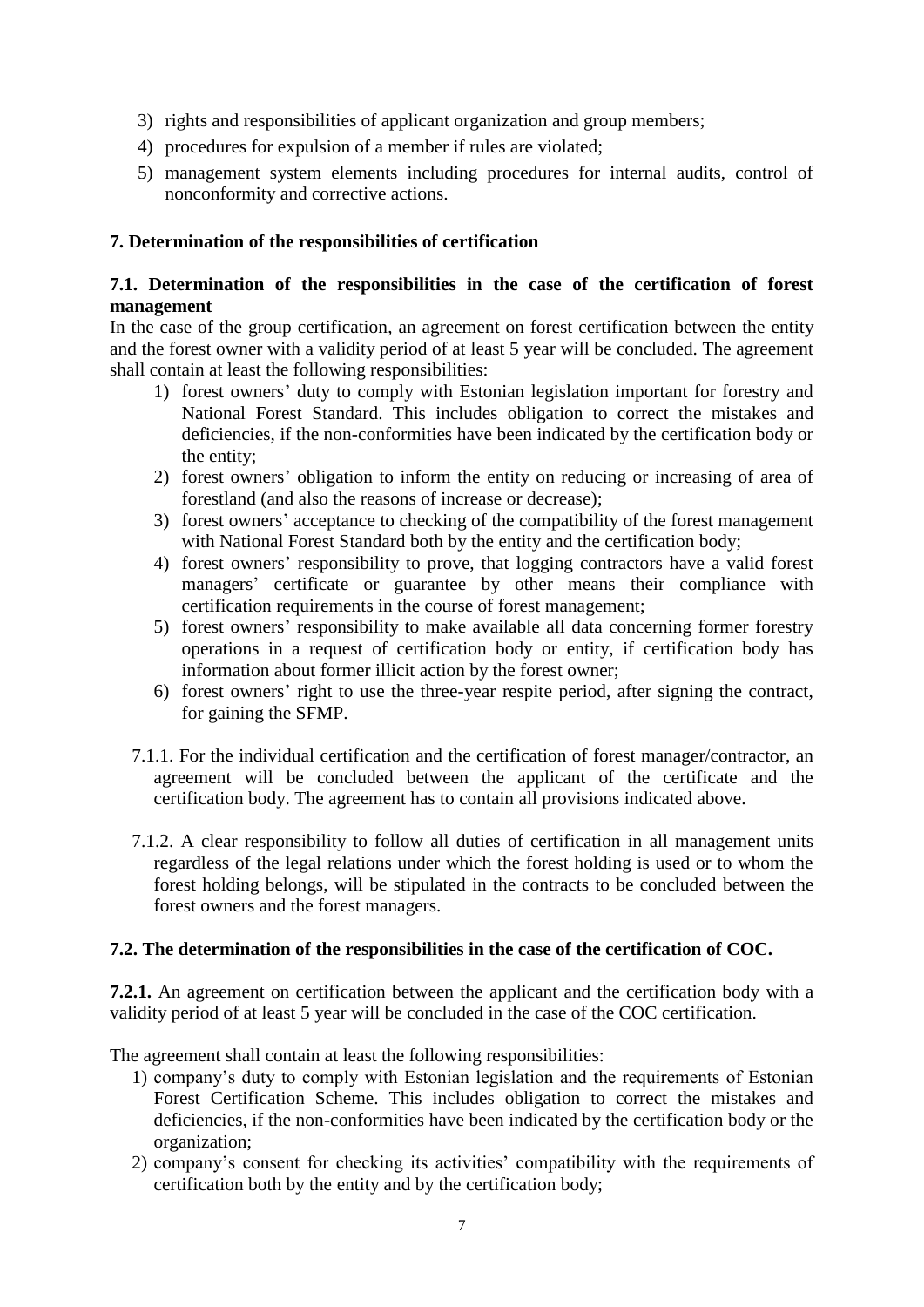- 3) company's responsibility to apply all measures to convince, that timber having the PEFCs' logo really originates from the forest embraced by the certificate;
- 4) company's responsibility to apply all measures to convince, that any purchased timber (non-certified timber) is not a product of illegal logging;
- 5) company's responsibility to follow all requirements of the COC certification and logo usage prescribed by the PEFC.

7.2.2. In the case of a group certification, the above indicated agreement has to be concluded between the group entity and the certification body.

# **8. Certification process**

The procedure requirements of certification are implemented in certifying of forest management and chain- of- custody of wood.

Besides this document, all requirements included in document PEFC EST 3 – "Guidelines for Certification Bodies and Auditors to conduct Forest Management and Chain of Custody certification" – of EFCS together with Annex 6, "Certification and Accreditation procedures", of PEFCs' Technical Document, will be applied in certifying of forest management or chain – of – custody of wood and also for accreditation procedures.

The certification procedure consists of the following stages:

- 1) submitting of an application and concluding an agreement;
- 2) preparation of an audit;
- 3) voluntary pre-audit;
- 4) certification audit ;
- 5) decision on certification;
- 6) supervision and repeated audit.

# **8.1. Submitting of an application and concluding an agreement**

The certification process starts by submission of the application for certification. The application has to be signed by the forest owner/manager/company or by an authorised agent of the applicant and to be sent to the certification body.

The application for the group certification has to be signed by an authorised agent of the entity.

#### **8.1.1. The application for the group certification has to include at least the following information:**

- 1) general information on the entity (the data on registration; the area of the activity of the entity and sphere of activity, number of members);
- 2) the range/extent of the certification process (region);
- 3) the list of forest owners/companies participating in the group certification including their identification and data on their forest properties and information on companies, that is indicated in provision 6.1.1.8.

8.1.2. An agreement concluded between the forest owner/company and the entity shall be added to the application.

8.1.3. The applicant has to add the documents proving the title and management rights on the forest holdings, if it is demanded by the certification body.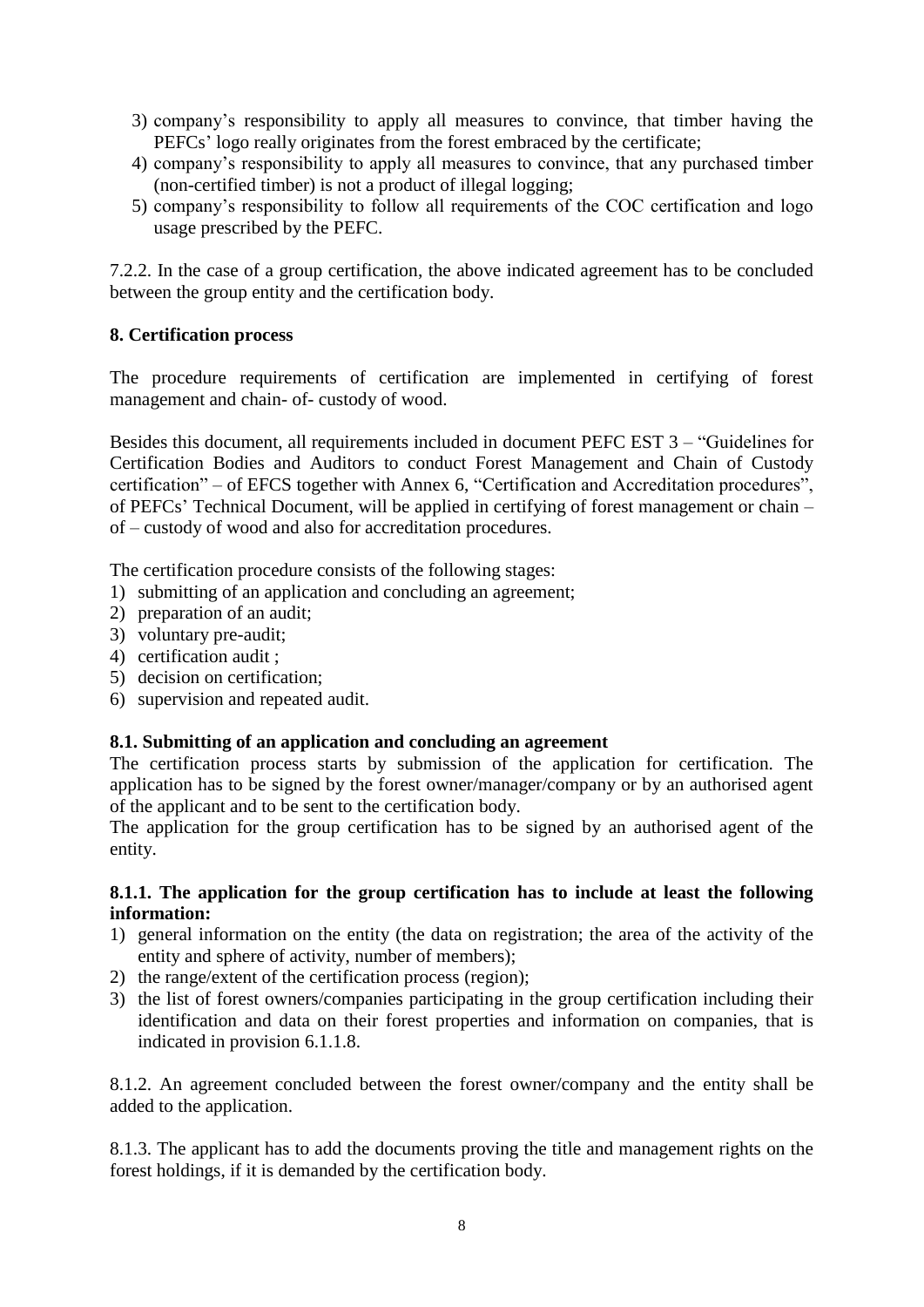8.1.4. In the case of the individual certification the forest owner presents the data about his/her forest in the application and, if required by the certification body, adds the documents which prove the ownership or the rights of exploitation of the forest, and presents the needed supplementary documents such as:

- 1) copy of the decision on recording the reality or other documents stipulated in Estonian legislation;
- 2) cadastral maps;
- 3) forest management recommendations/plans or data of forest survey (if existing);
- 4) concluded treaties concerning the forest management (if existing);
- 5) documents relevant to forest management given by the state authorities such as an announcement on protection of environmental values etc. (if existing)

The forest manager shall show in the application the data about the forests managed by him, indicating also the names of the managed land units, their location, area, data of the owners and the title register numbers and cadastral codes. The certification body has the right to demand the submission of supplementary documents listed in provisions  $1$ ) – 5).

8.1.5. The application of certification of chain- of- custody of wood shall at least include information about:

1) registration data about the companies participating in the certification process (code, location and address, names of the members of the board and contact information); 2) fields of activities of the companies (purchasing or processing of timber etc.).

8.1.6. The agreement on certification is concluded between the applicant and the certification body after submission of the application and before the certification procedures following to this.

# **8.2. Preparation of an audit**

The submitted application will be examined by the certification body, which has to guarantee that:

- requirements for the certification are clearly stated, documented and understood;
- any misunderstanding between the certification body and the applicant has been solved;
- the certification body is able to provide certification services in the corresponding range of required certification.

# **8.2.1. The group of auditors**

8.2.1.1. The certification body:

- 1) forms the group of auditors with the experts on the fields to be audited;
- 2) nominates the leading auditor;
- 3) gives to the group of auditors the documents submitted by the applicant and information collected independently;
- 4) informs the applicant and the EMSN about the personnel in the auditors' group;

8.2.1.2. The auditors must have sufficient competence and knowledge in the field of forest management and nature protection. Besides, the auditors must meet the criteria that are set out in the standards EN 45011 (General requirements for bodies carrying out product certification); EN 45012 (General requirements for bodies carrying out the assessment and certification/registration of quality systems) and ISO 19 011-2.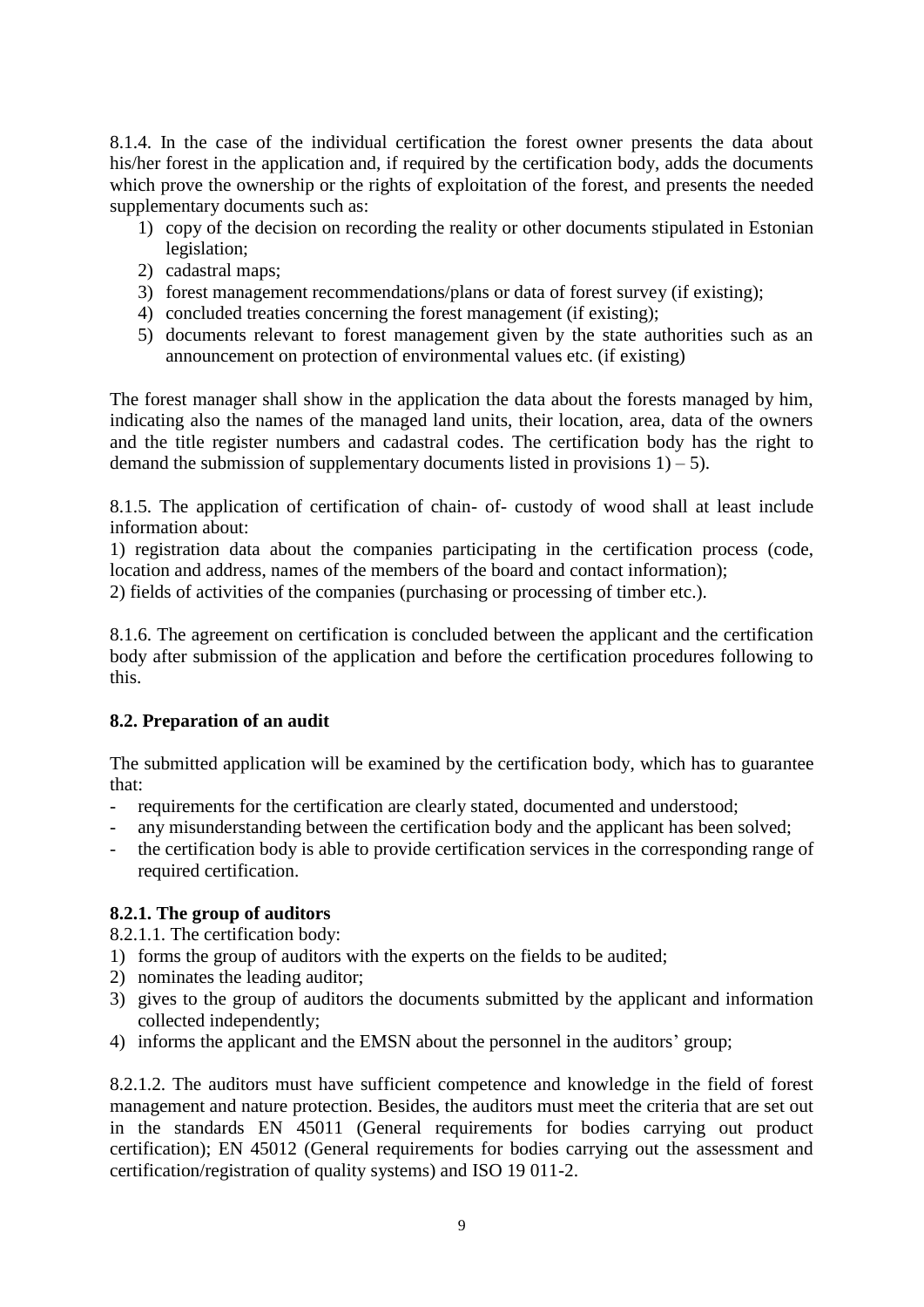8.2.1.3. The team can be completed with technical experts having an advisory function.

### **8.2.2. The assessment (auditing) plan**

8.2.2.1. The certification body has to prepare a plan of its evaluation activities in order to secure the smooth and proper assessment:

The plan should include:

- 1) objectives and scope of evaluation;
- 2) identification, which certification criteria will be fulfilled by the group entity and which by forest owners/companies;
- 3) identification, which institutions can provide sufficient information for carrying out the certification;
- 4) identification, whether there are some particular circumstances that must be taken into account in the certain region;
- 5) identification of existence of relevant documentation submitted by the applicant;
- 6) expected time and length of assessing;
- 7) terms and places where the audit is to be done;
- 8) identification of audit-team members;
- 9) the schedule and number of meetings to be held which are to be carried out with the applicant representative;
- 10) requirements for confidentiality;
- 11) the content and structure of the final report, expected terms of its publication.

8.2.2.2. The applicant for certification, EMSN and the team of auditors are to be acquainted with the plan of assessment. The applicant should review and approve the plan. If the applicant does not agree with some steps proposed in the plan of assessing, he/she should present his/her objections to the lead auditor. The objections should be resolved between the lead auditor, the applicant and the EMSN before conducting the audit. All corrected plans of assessment are to be approved by parties involved either before the assessment or in the course of the assessment.

#### **8.3. Voluntary pre-audit**

On the basis of the applicants' request, a voluntary pre-audit can be carried out by the certification body. Objective of the pre-audit is to assess if information collected by the applicant and evidence obtained meet the requirements and that there are no circumstances, which could evidently preclude the acquisition of the certificate by the applicant. The applicant has to indicate the request for the pre-audit in the application for the certification.

#### **8.4. The certification audit**

#### **8.4.1. The extent and the purpose of the audit**

- 8.4.1.1. The extent of the audit will be determined by the leading auditor in order to achieve the aims of the audit.
- 8.4.1.2. The purpose of the audit is to assess if the information collected by the applicant and the evidence obtained in the course of the audit fulfil the criteria of sustainable forest management.
- 8.4.1.3. On the ground of financial effectiveness and elimination of duplicities in data and evidence collection, existing information of independent bodies (e.g. Forest Register,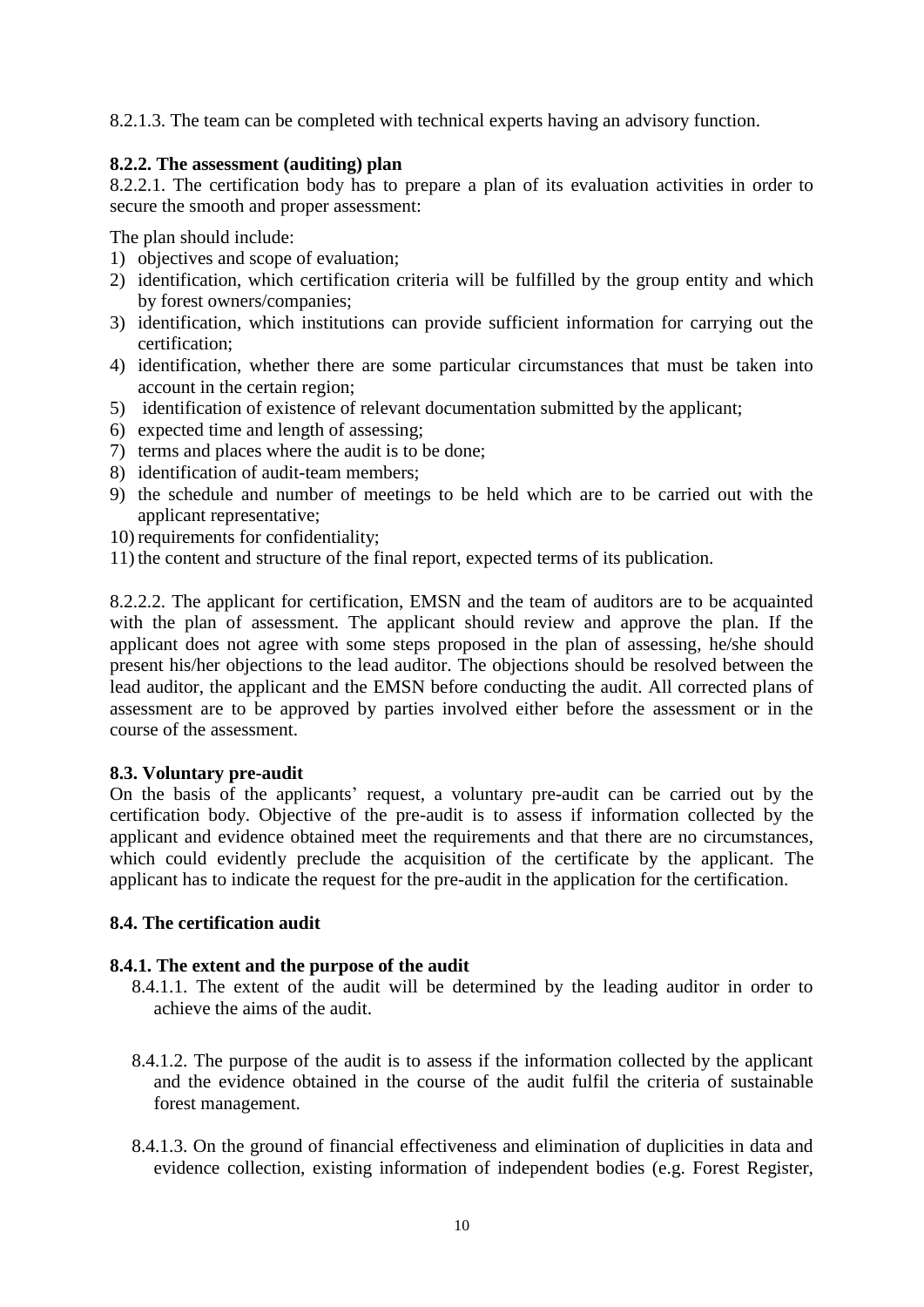Environmental Inspection, Environmental Services etc.) relating to the subject of the audit has to be used as much as possible in the auditing process.

# **8.4.2. Audit stages**

The audit consists of the following stages:

- a) collection of information and evidence;
- b) assessment of information and evidence;
- c) meeting with the applicant about the auditing results;
- d) final report

# **8.4.2.1. Collection of information and evidence**

The certification body assesses if the data required in the application document are presented. The certification body may request the presentation of additional information, but it can request the presentation of only such information that is needful for carrying out the certification.

# **8.4.2.2. Assessment of information and evidence**

The assessment on site is carried out for the purpose of verifying information and evidence presented by the applicant. Some forest holdings/plots chosen by using the method of random sampling are visited and assessed on site.

Within the assessment on site the team of auditors evaluates:

- 1) Correctness/rightness of collected data and evidence including the activities and works of forest owner or manager during the previous five years in order to be convinced that there has been no breach of forest law provisions which could preclude the issuing of the certificate.
- 2) The awareness of forest owner/manager on responsibilities to be taken with forest certification;
- 3) The relations between the forest owner and entity to assess how the follow-up of the fulfilling the certification criteria could be secured (is assessed in the case of group certification).

In the certification of chain- of- custody, the evaluation identifies whether the company applies a system by which the meeting of certification criteria can be guaranteed.

# **8.4.2.3. Meeting to present auditing results**

After performing the assessment a meeting of reporting the auditing results shall be organised. The leading auditor, the applicant and the representative of EMSN take part in the meeting.

The results of the audit will be presented to the applicant in a form that he could ask about the clarifications related to non-conformities. The results of the audit with all clarified nonconformities and mistakes/problems are included in the final report.

# **8.4.2.4. The final report**

The team of auditors will present to the certification body a report from the audit describing all findings concerning the conformity of the system of forest management or chain of custody with the certification requirements.

The certification body will deliver a report on the results of the audit to the applicant for certification. The report describes all non-conformities which are to be removed in order to achieve conformity with all requirements for certification.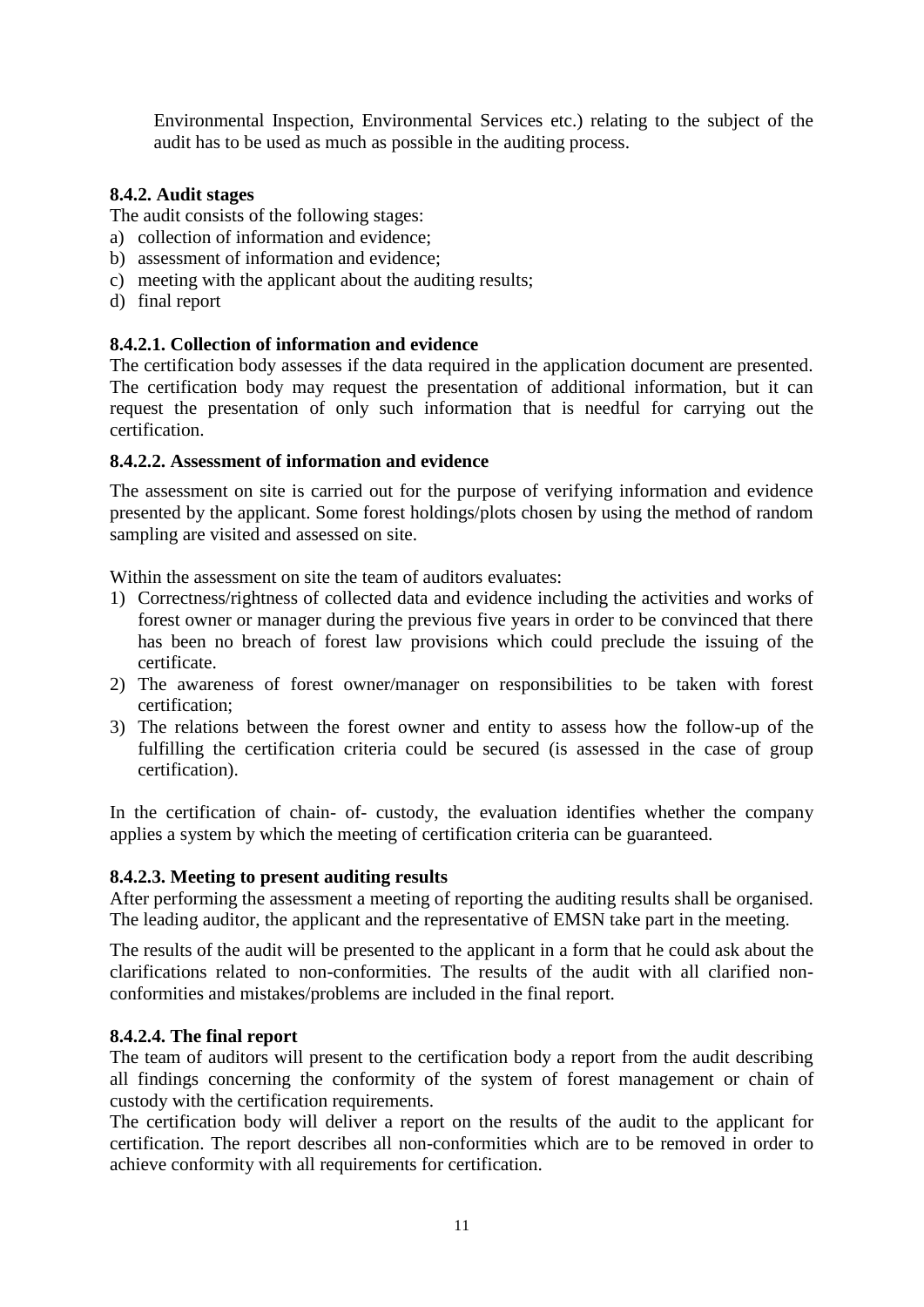The applicant for the certificate can make his comments on the final report within the two weeks after receiving the final report. The applicant has to describe specific measures which he/she plans to implement to remove all non-conformities against the certification requirements.

The certification body sends the final report to the EMSN. A summary of the final report is public for all interested persons.

#### **8.5. Decision on certification**

- 8.5.1. A decision, if the system of management of forests of the given region, or of the members of given group entity, or given forest owner, or manager, or scheme used by company for verifying the origin of timber is in conformity with certification requirements, has to be adopted by the certification body on the basis of information obtained during the evaluation. Persons taking part in the audit must not decide on the certification.
- 8.5.2. Non-conformities with the certification requirements are classified as minor and major. Slight non-conformities are not an obstacle for obtaining the certificate. All nonconformities have to result in corrective measures according to certification requirements.
- 8.5.3. On the basis of a positive decision on certification the applicant for group certification can obtain a certificate stating the conformity of management in forests of the given region with certification requirements. The certificate will be allocated directly to the forest owner/manager if individual certification is used.
- 8.5.4. The certification body can make a conditional decision on certification. In the case of conditional decision, the allocating of the certificate may be tied to a request to remedy the non-conformity. The certification body gives to the forest owner/manager/entity/company a period up to the three months to remedy the nonconformities, if the non-conformities can be corrected. The certificate will be issued after the non-conformities have been resolved.

#### **8.6. Supervision and repeated audit**

- 8.6.1. The certification body has to carry out regular supervisions and repeated assessments in sufficiently short intervals, which may not exceed 365 days between the audits, in order to verify if that system of management in forests and the system of verifying the origin of wood permanently complies with the certification requirements. The interval between repeated assessments must not exceed 5 years.
- 8.6.2. The extent of supervision and repeated audits is smaller compared with certification audits being particularly orientated towards non-conformities found in the certification audit and to corrective measures resulting in the removal of deficiencies.
- 8.6.3. In the case of the serious breaching of certification requirements is being found in the course of the supervision or repeated audit, the certification body decides, whether the forest owner or company is allowed to sell the timber as certified wood. The certification body is obliged to withdraw the certificate if the principles of sustainable forest management are seriously breached or if it is a recurrent action (violation). If the violation of certification requirements takes place the first time or if it is a serious non-